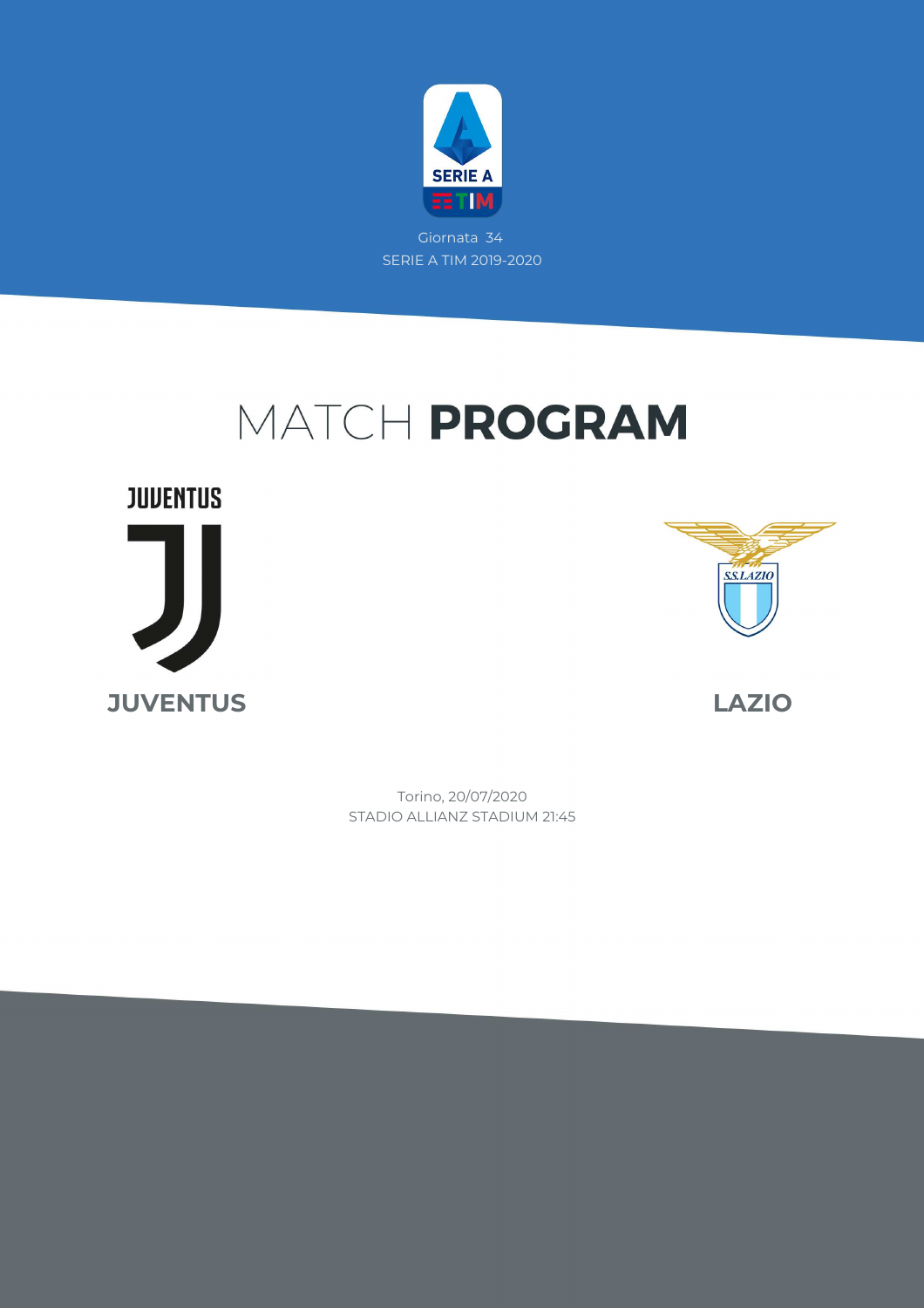

JUVENTUS ĨÏ

#### **JUVENTUS LAZIO vs** Torino, 20/07/2020

STADIO ALLIANZ STADIUM 21:45



### **RISULTATI STAGIONALI**

| <b>TOTALI</b>         | <b>PTI</b> | <b>GIOC</b> | <b>VINTE</b> | <b>NULLE</b> | <b>PERSE</b> | GF | GS        | <b>DIFF.RETI</b>            |
|-----------------------|------------|-------------|--------------|--------------|--------------|----|-----------|-----------------------------|
| <b>JUVENTUS</b>       | 77         | 33          | 24           | 5            | 4            | 70 | 35        | $+35$                       |
| <b>LAZIO</b>          | 69         | 33          | 21           | 6            | 6            | 68 | 35        | $+33$                       |
| <b>CASA/TRASFERTA</b> | <b>PTI</b> | <b>GIOC</b> | <b>VINTE</b> | <b>NULLE</b> | <b>PERSE</b> | GF | <b>GS</b> | <b>MEDIA</b><br><b>GOAL</b> |
| <b>JUVENTUS</b>       | 44         | 16          | 14           | $\mathbf{2}$ | $\mathbf 0$  | 41 | 13        | 2.6                         |
| <b>LAZIO</b>          | 30         | 16          | 9            | 了            | 4,           | 26 | 19        | 1.6                         |

### **ULTIMI PRECEDENTI**

| 2019-2015^G    | <b>LAZIO</b>                                                                        | <b>JUVENTUS</b>                          |         |
|----------------|-------------------------------------------------------------------------------------|------------------------------------------|---------|
| 07/12/2019     | 46'(1°T) LUIZ FELIPE, 29'(2°T) S. MILINKOVIC-SAVIC,<br>$50'(2^{\circ}T)$ F. CAICEDO | 25'(1 <sup>°</sup> T) C. RONALDO         | $3 - 1$ |
| 2018-19 21^ G  | <b>LAZIO</b>                                                                        | <b>JUVENTUS</b>                          |         |
| 27/01/2019     | 14'(2°T)[A] E. CAN                                                                  | 29'(2°T) J. CANCELO, 43'(2°T) C. RONALDO | $1-2$   |
| 2018-19 2 \ G  | <b>JUVENTUS</b>                                                                     | <b>LAZIO</b>                             |         |
| 25/08/2018     | 30'(1°T) M. PJANIC, 30'(2°T) M. MANDZUKIC                                           |                                          | $2-0$   |
| 2017-18 27 \ G | <b>LAZIO</b>                                                                        | <b>JUVENTUS</b>                          |         |
| 03/03/2018     |                                                                                     | 48'(2°T) P. DYBALA                       | $O-1$   |
| 2017-18 8 \ G  | <b>JUVENTUS</b>                                                                     | <b>LAZIO</b>                             |         |
| 14/10/2017     | 23'(1°T) DOUGLAS COSTA                                                              | 2'(2°T) C. IMMOBILE. 9'(2°T) C. IMMOBILE | $1-2$   |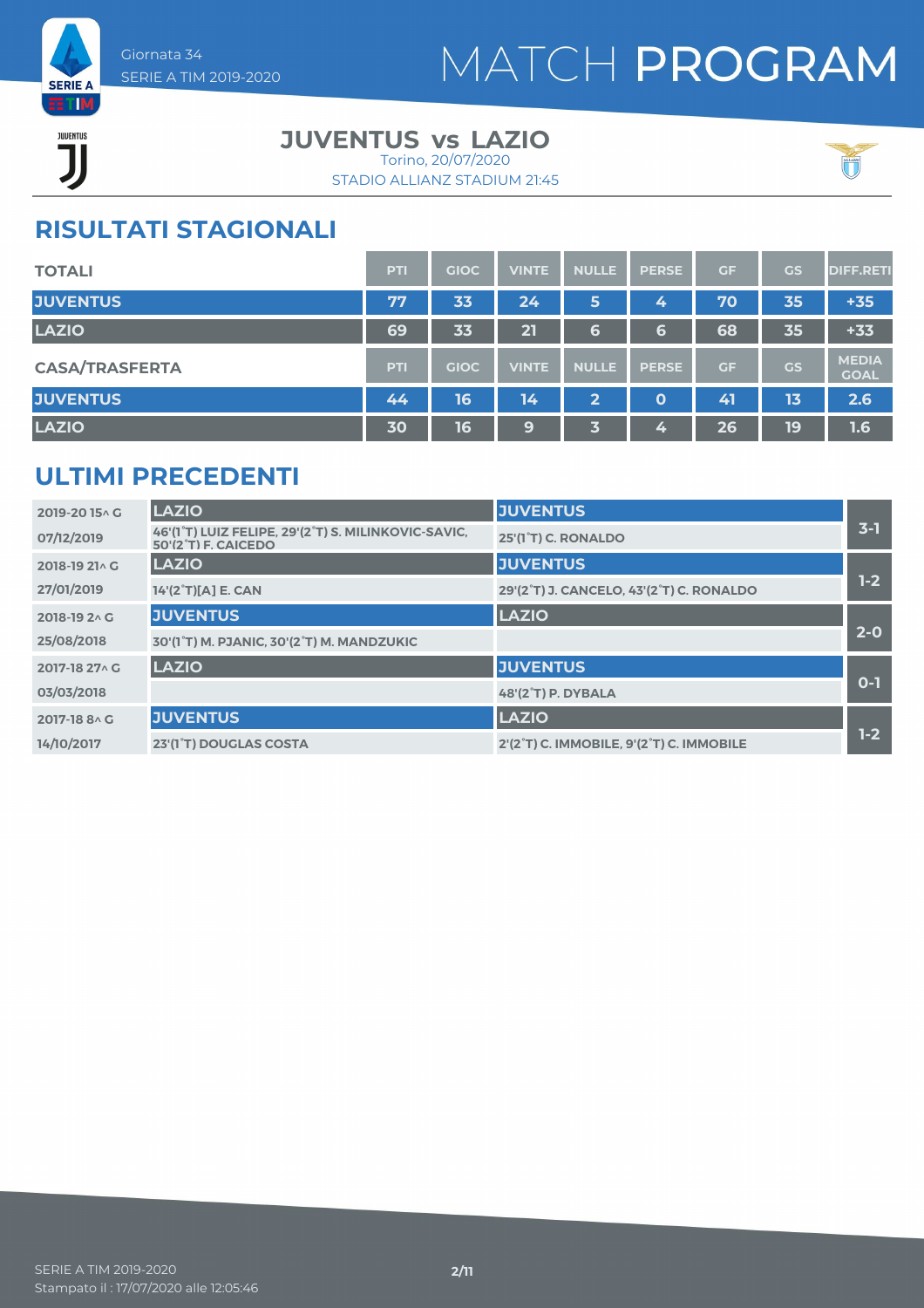

JUVENTUS ĨÏ

#### **JUVENTUS LAZIO vs** Torino, 20/07/2020

STADIO ALLIANZ STADIUM 21:45



### **ROSA DELLE SQUADRE**

| <b>JUVENTUS</b>                     | <b>PRES. A</b>        | <b>GOL A</b>   | <b>GOL 2019-20</b> | <b>PRES. 2019-20</b> | MIN. 2019-20 |
|-------------------------------------|-----------------------|----------------|--------------------|----------------------|--------------|
| <b>PORTIERI</b>                     |                       |                |                    |                      |              |
| 1 WOJCIECH SZCZESNY                 | 142                   | 128            | 27                 | 25                   | 2423         |
| <b>31 CARLO PINSOGLIO</b>           | $\overline{2}$        | 3              | $\mathbf 0$        | $\mathbf 0$          | $\mathbf 0$  |
| <b>77 GIANLUIGI BUFFON</b>          | 648                   | 525            | 8                  | 8                    | 772          |
| <b>DIFENSORI</b>                    |                       |                |                    |                      |              |
| 2 MATTIA DE SCIGLIO                 | 153                   | L.             | $\mathbf 0$        | 9                    | 520          |
| <b>3 GIORGIO CHIELLINI</b>          | 392                   | 27             | T.                 | 4                    | 219          |
| 4 MATTHIJS DE LIGT                  | 26                    | 3              | 3                  | 26                   | 2363         |
| <b>12 ALEX SANDRO</b>               | 131                   | 11             | L                  | 25                   | 2176         |
| <b>DANILO</b><br>13                 | 18                    | $\overline{2}$ | $\overline{2}$     | 18                   | 1314         |
| <b>19 LEONARDO BONUCCI</b>          | 361                   | 22             | $\overline{3}$     | 31                   | 2962         |
| <b>24 DANIELE RUGANI</b>            | 112                   | 9              | $\mathbf 0$        | 5                    | 440          |
| <b>28 MERIH DEMIRAL</b>             | 19                    | 3              | T.                 | 5                    | 405          |
| <b>34 PIETRO BERUATTO</b>           | $\mathbf 0$           | $\mathbf 0$    | $\mathbf 0$        | $\mathbf 0$          | 0            |
| <b>41 LUCA COCCOLO</b>              | $\mathbf 0$           | $\mathbf 0$    | $\mathbf 0$        | $\mathbf 0$          | $\mathbf 0$  |
| <b>42 DE OLIVEIRA WESLEY</b>        | $\mathbf 0$           | O              | $\mathbf 0$        | 0                    | 0            |
| <b>CENTROCAMPISTI</b>               |                       |                |                    |                      |              |
| 5 MIRALEM PJANIC                    | 279                   | 42             | 3                  | 28                   | 2289         |
| <b>6 SAMI KHEDIRA</b>               | 99                    | 21             | $\mathbf 0$        | 12                   | 728          |
| <b>8 AARON RAMSEY</b>               | 21                    | 3              | 3                  | 21                   | 974          |
| <b>14 BLAISE MATUIDI</b>            | 93                    | 6              | $\mathbf 0$        | 30                   | 2108         |
| <b>25 ADRIEN RABIOT</b>             | 24                    | L.             | L                  | 24                   | 1706         |
| <b>30 RODRIGO BENTANCUR</b>         | 77                    | $\overline{2}$ | $\mathbf 0$        | 26                   | 2070         |
| <b>FEDERICO BERNARDESCHI</b><br>33. | 147                   | 20             | $\mathbf 0$        | 25                   | 1395         |
| <b>38 SIMONE MURATORE</b>           | $\overline{2}$        | $\mathbf 0$    | $\mathbf 0$        | $\overline{2}$       | 15           |
| 39 MANOLO PORTANOVA                 | L                     | $\mathbf 0$    | $\mathbf 0$        | $\mathbf 0$          | 0            |
| <b>43 DAOUDA PEETERS</b>            | $\mathbf 0$           | $\mathbf 0$    | $\mathbf 0$        | $\mathbf 0$          | $\mathbf 0$  |
| <b>46 LUCA ZANIMACCHIA</b>          | O                     | 0              | 0                  | 0                    | O            |
| <b>ATTACCANTI</b>                   |                       |                |                    |                      |              |
| <b>7 CRISTIANO RONALDO</b>          | 60                    | 49             | 28                 | 29                   | 2744         |
| <b>10 PAULO DYBALA</b>              | 219                   | 84             | 11                 | 30                   | 2062         |
| 11 DOUGLAS COSTA                    | 69                    | 6              | L.                 | 21                   | 788          |
| <b>16 JUAN CUADRADO</b>             | 264                   | 36             | $\overline{2}$     | 29                   | 2540         |
| 21 GONZALO HIGUAIN                  | 221                   | 124            | 7                  | 29                   | 1763         |
| <b>35 MARCO OLIVIERI</b>            | $\mathbb{I}$          | $\mathbf 0$    | $\mathbf 0$        | $\mathbb{L}$         | 11           |
| <b>44 GIACOMO VRIONI</b>            | $\mathbf 0$           | 0              | $\mathbf 0$        | $\mathbf 0$          | $\mathbf 0$  |
| <b>STAFF TECNICO</b>                |                       |                |                    |                      |              |
| <b>Allenatore</b>                   | <b>MAURIZIO SARRI</b> |                |                    |                      |              |
| <b>Diffidato</b>                    |                       |                |                    |                      | Squalificato |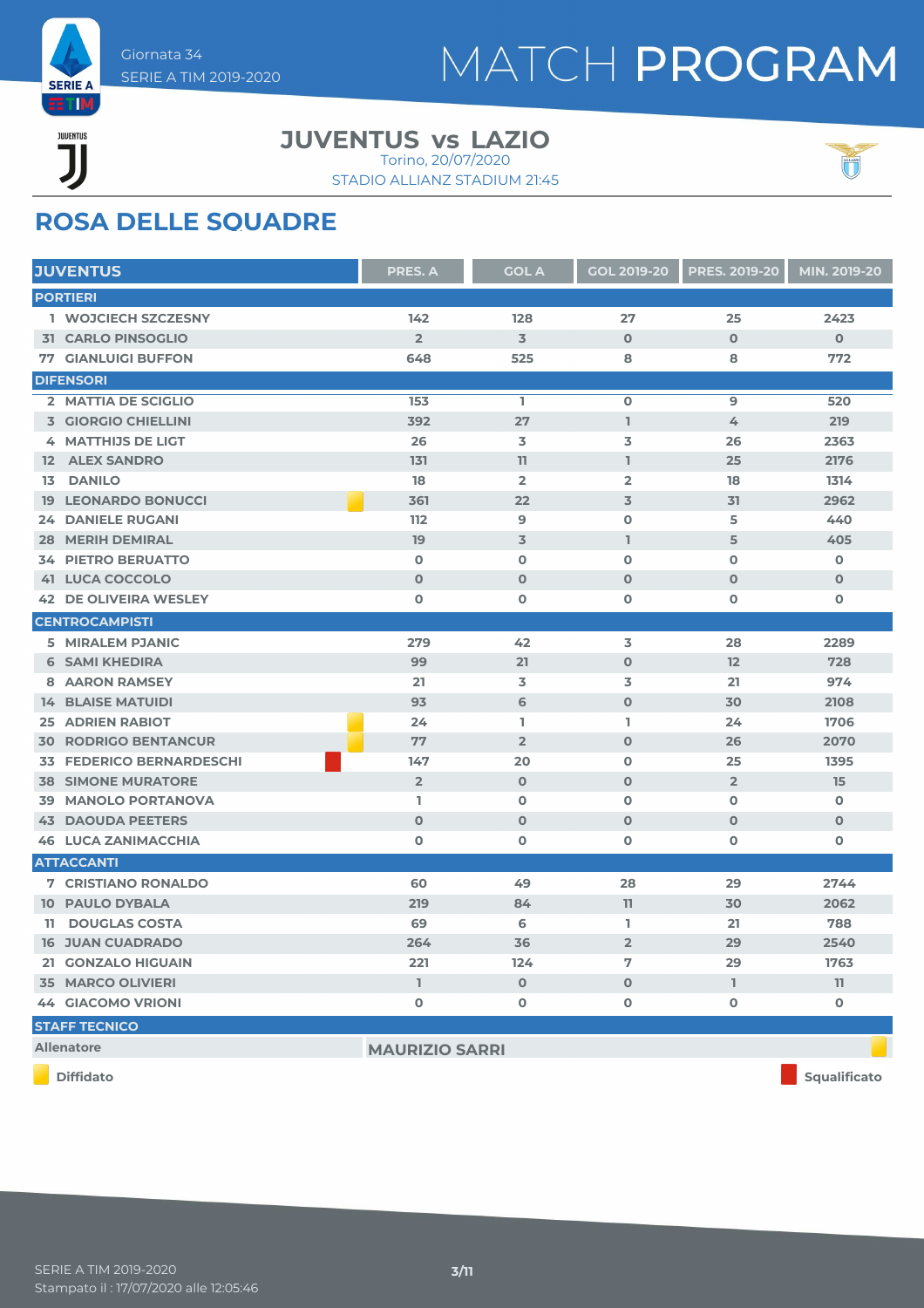

Giornata 34 SERIE A TIM 2019-2020

# MATCH PROGRAM

# 

#### **JUVENTUS LAZIO vs** Torino, 20/07/2020

STADIO ALLIANZ STADIUM 21:45



| <b>LAZIO</b> |                                                      | <b>PRES. A</b>   | <b>GOL A</b>        | <b>GOL 2019-20</b> | <b>PRES. 2019-20</b> | MIN. 2019-20 |
|--------------|------------------------------------------------------|------------------|---------------------|--------------------|----------------------|--------------|
|              | <b>PORTIERI</b>                                      |                  |                     |                    |                      |              |
|              | <b>1 THOMAS STRAKOSHA</b>                            | 127              | 149                 | 35                 | 33                   | 3177         |
|              | <b>23 GUIDO GUERRIERI</b>                            | $\mathbb{I}$     | 3                   | $\mathbf 0$        | $\mathbf 0$          | $\mathbf 0$  |
|              | 24 SILVIO PROTO                                      | $\overline{2}$   | 4                   | $\mathbf 0$        | $\mathbf 0$          | $\mathbf 0$  |
|              | <b>51 ALESSIO FURLANETTO</b>                         | $\mathbf 0$      | $\mathbf 0$         | $\mathbf{O}$       | $\mathbf 0$          | $\mathbf 0$  |
|              | 71 MARCO ALIA                                        | $\mathbf 0$      | $\mathbf 0$         | 0                  | 0                    | 0            |
|              | <b>DIFENSORI</b>                                     |                  |                     |                    |                      |              |
|              | <b>3 LUIZ FELIPE</b>                                 | 56               | $\overline{2}$      | I.                 | 21                   | 1683         |
|              | <b>5 JORDAN LUKAKU</b>                               | 62               | $\mathbb{I}$        | $\mathbf 0$        | 9                    | 334          |
|              | <b>13 NICOLO' ARMINI</b>                             | L                | O                   | 0                  | $\mathbf 0$          | 0            |
| 15           | <b>BASTOS</b>                                        | 63               | 6                   | $\mathbf{I}$       | 13                   | 697          |
|              | <b>26 STEFAN RADU</b>                                | 307              | 5                   | L                  | 29                   | 2447         |
|              | <b>33 FRANCESCO ACERBI</b>                           | 255              | 17                  | $\overline{2}$     | 31                   | 2940         |
| 49           | <b>JORGE SILVA</b>                                   | $\mathbf 0$      | $\mathbf 0$         | $\mathbf o$        | $\mathbf 0$          | $\mathbf 0$  |
|              | <b>52 LUCA FALBO</b>                                 | $\mathbf 0$      | $\mathbf 0$         | $\mathbf{O}$       | $\mathbf 0$          | $\mathbf 0$  |
|              | 53 ROBERTO DE ANGELIS DURANTE                        | $\mathbf 0$      | $\mathbf 0$         | 0                  | $\mathbf 0$          | 0            |
|              | <b>54 SERGIO KALAJ</b>                               | $\mathbf 0$      | $\mathbf 0$         | $\mathbf 0$        | $\mathbf 0$          | $\mathbf 0$  |
|              | <b>55 DAMIANO FRANCO</b>                             | $\mathbf 0$      | $\mathbf 0$         | $\mathbf o$        | $\mathbf 0$          | $\mathbf 0$  |
|              | <b>56 MARZIO PICA</b>                                | $\mathbf 0$      | $\mathbf 0$         | $\mathbf{O}$       | $\mathbf 0$          | $\mathbf 0$  |
|              | <b>63 MATTIA PETRICCA</b>                            | $\mathbf 0$      | $\mathbf 0$         | 0                  | $\mathbf 0$          | 0            |
|              | 93 DENIS VAVRO                                       | 7                | $\mathbf 0$         | 0                  | 7                    | 258          |
|              | <b>CENTROCAMPISTI</b>                                |                  |                     |                    |                      |              |
|              | <b>4 GIL PATRIC</b>                                  | 71               | $\mathbf 0$         | $\mathbf 0$        | 17                   | 1458         |
|              | <b>6 LUCAS LEIVA</b>                                 | 88               | $\overline{2}$      | $\mathbf{O}$       | 25                   | 1909         |
|              | <b>8 DJAVAN ANDERSON</b>                             | 4                | $\mathbf 0$         | O                  | 4                    | 52           |
|              | <b>10 LUIS ALBERTO</b>                               | 102              | 22                  | 6                  | 32                   | 2923         |
|              | <b>16 MARCO PAROLO</b>                               | 328              | 44                  | L                  | 24                   | 1375         |
|              | <b>19 SENAD LULIC</b>                                | 266              | 28                  | $\mathbf{O}$       | 20                   | 1650         |
|              | 21 SERGEJ MILINKOVIC-SAVIC                           | 157              | 27                  | 5                  | 32                   | 2736         |
|              | 22 JONY                                              | 22               | $\mathbf 0$         | $\mathbf 0$        | 22                   | 1149         |
|              | <b>28 ANDRE' ANDERSON</b><br>29 MANUEL LAZZARI       | 3                | $\mathbf 0$         | $\mathbf o$        | 3                    | 48           |
|              |                                                      | 97<br>120        | $\overline{2}$<br>6 | $\mathbf{O}$       | 28<br>19             | 2421<br>589  |
|              | <b>32 DANILO CATALDI</b><br><b>34 BOBBY ADEKANYE</b> |                  |                     | L                  |                      |              |
|              | <b>57 FABIO FRANCUCCI</b>                            | 7<br>$\mathbf 0$ | L<br>O              | 1<br>0             | 7<br>$\mathbf 0$     | 168<br>0     |
|              | <b>58 JOSEPH MINALA</b>                              | $\mathbf 3$      | $\mathbf 0$         | $\mathbf{O}$       | $\mathbf 0$          | $\mathbf 0$  |
|              | <b>59 MARCO BERTINI</b>                              | $\mathbf 0$      | $\mathbf 0$         | 0                  | 0                    | 0            |
|              | <b>60 ALESSANDRO CERBARA</b>                         | $\mathbf{O}$     | $\mathbf 0$         | $\mathbf 0$        | $\mathbf 0$          | $\mathbf 0$  |
|              | 61 NICOLO' CESARONI                                  | $\mathbf 0$      | $\mathbf 0$         | 0                  | 0                    | $\mathbf 0$  |
|              | <b>77 ADAM MARUSIC</b>                               | 69               | 6                   | $\overline{2}$     | 11                   | 734          |
|              | <b>ATTACCANTI</b>                                    |                  |                     |                    |                      |              |
|              | <b>11 JOAQUIN CORREA</b>                             | 91               | 15                  | $\overline{7}$     | 26                   | 1847         |
|              | <b>17 CIRO IMMOBILE</b>                              | 220              | 128                 | 29                 | 32                   | 2901         |
|              | <b>20 FELIPE CAICEDO</b>                             | 77               | 20                  | 9                  | 27                   | 1362         |
|              | <b>62 MATTIA RUSSO</b>                               | $\mathbf 0$      | $\mathbf 0$         | $\mathbf 0$        | $\mathbf 0$          | $\mathbf 0$  |
|              | <b>65 LUCA MOSCHINI</b>                              | $\mathbf 0$      | $\mathbf 0$         | 0                  | 0                    | O            |
|              | <b>STAFF TECNICO</b>                                 |                  |                     |                    |                      |              |
|              |                                                      |                  |                     |                    |                      |              |

**Allenatore SIMONE INZAGHI**

Stampato il : 17/07/2020 alle 12:05:46 SERIE A TIM 2019-2020 **4/11**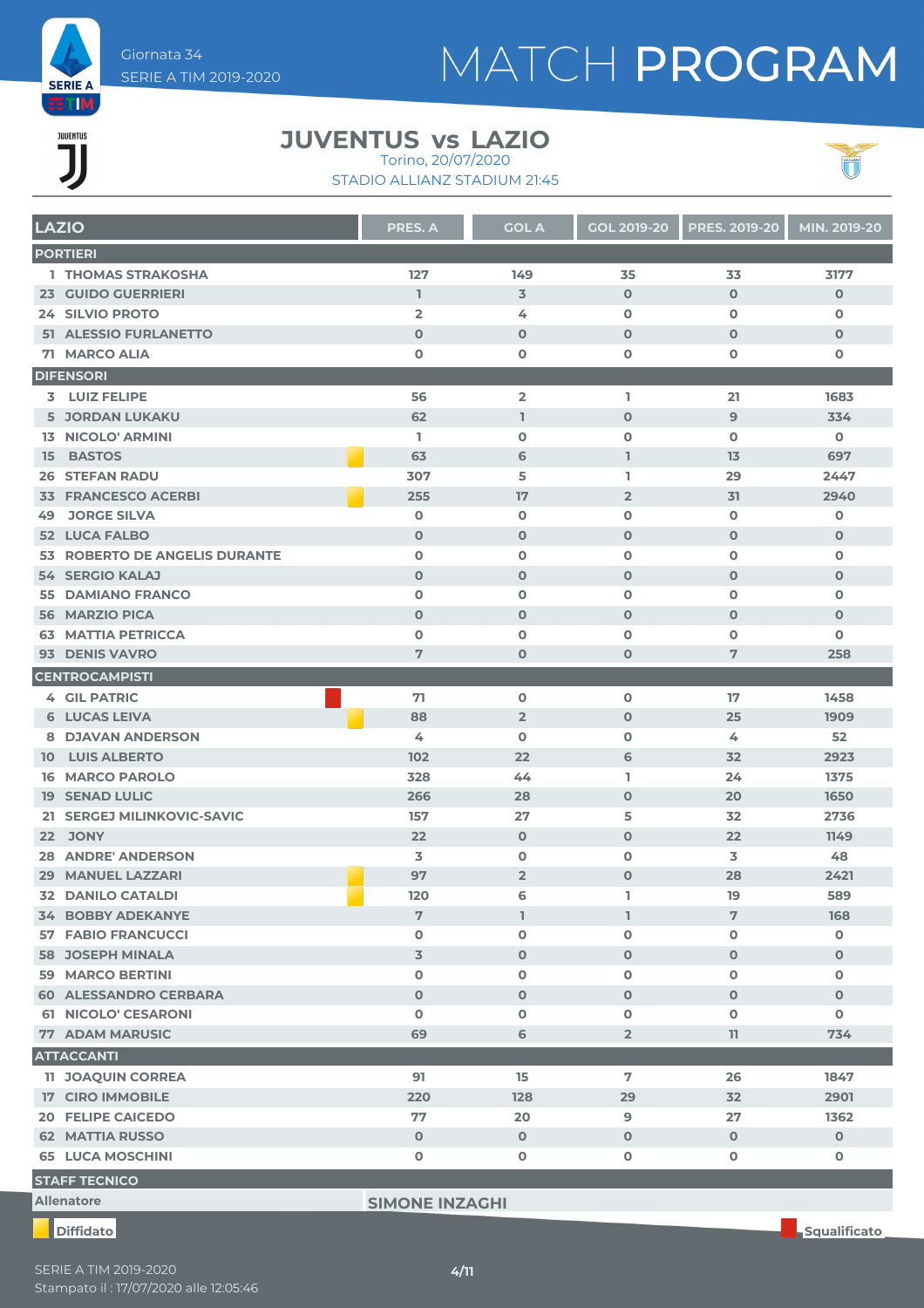

JUVENTUS ĨÏ

#### **JUVENTUS LAZIO vs**

STADIO ALLIANZ STADIUM 21:45 Torino, 20/07/2020



### **RENDIMENTO RECENTE**

| <b>JUVENTUS</b><br><b>33^ GIORNATA</b><br><b>SASSUOLO</b><br>$3 - 3$<br>29'(1°T) F. DJURICIC, 6'(2°T) D. BERARDI, 9'(2°T) F.<br>6'(1°T) DANILO, 12'(1°T) G. HIGUAIN, 19'(2°T) ALEX<br>15/07/2020<br><b>CAPUTO</b><br><b>SANDRO</b><br><b>JUVENTUS</b><br><b>ATALANTA</b><br><b>32^ GIORNATA</b><br>$2 - 2$<br>16'(1°T) D. ZAPATA, 35'(2°T) R. MALINOVSKYI<br>11/07/2020<br>10'(2°T) C. RONALDO, 45'(2°T) C. RONALDO<br><b>JUVENTUS</b><br><b>MILAN</b><br><b>31^ GIORNATA</b><br>$4 - 2$<br>17'(2°T) Z. IBRAHIMOVIC, 21'(2°T) F. KESSIE, 22'(2°T) R.<br>2'(2°T) A. RABIOT, 8'(2°T) C. RONALDO<br>07/07/2020<br><b>LEAO, 35'(2°T) A. REBIC</b><br><b>JUVENTUS</b><br><b>TORINO</b><br><b>30^ GIORNATA</b><br>$4 - 1$<br>3'(1°T) P. DYBALA, 29'(1°T) J. CUADRADO, 16'(2°T) C.<br><b>51'(1<sup>°</sup>T) A. BELOTTI</b><br>04/07/2020<br><b>RONALDO, 42'(2°T)[A] K. DJIDJI</b> | <b>JUVENTUS</b>     |              |                 |  |
|-----------------------------------------------------------------------------------------------------------------------------------------------------------------------------------------------------------------------------------------------------------------------------------------------------------------------------------------------------------------------------------------------------------------------------------------------------------------------------------------------------------------------------------------------------------------------------------------------------------------------------------------------------------------------------------------------------------------------------------------------------------------------------------------------------------------------------------------------------------------------------|---------------------|--------------|-----------------|--|
|                                                                                                                                                                                                                                                                                                                                                                                                                                                                                                                                                                                                                                                                                                                                                                                                                                                                             |                     |              |                 |  |
|                                                                                                                                                                                                                                                                                                                                                                                                                                                                                                                                                                                                                                                                                                                                                                                                                                                                             |                     |              |                 |  |
|                                                                                                                                                                                                                                                                                                                                                                                                                                                                                                                                                                                                                                                                                                                                                                                                                                                                             |                     |              |                 |  |
|                                                                                                                                                                                                                                                                                                                                                                                                                                                                                                                                                                                                                                                                                                                                                                                                                                                                             |                     |              |                 |  |
|                                                                                                                                                                                                                                                                                                                                                                                                                                                                                                                                                                                                                                                                                                                                                                                                                                                                             |                     |              |                 |  |
|                                                                                                                                                                                                                                                                                                                                                                                                                                                                                                                                                                                                                                                                                                                                                                                                                                                                             |                     |              |                 |  |
|                                                                                                                                                                                                                                                                                                                                                                                                                                                                                                                                                                                                                                                                                                                                                                                                                                                                             |                     |              |                 |  |
|                                                                                                                                                                                                                                                                                                                                                                                                                                                                                                                                                                                                                                                                                                                                                                                                                                                                             |                     |              |                 |  |
|                                                                                                                                                                                                                                                                                                                                                                                                                                                                                                                                                                                                                                                                                                                                                                                                                                                                             | <b>29^ GIORNATA</b> | <b>GENOA</b> | <b>JUVENTUS</b> |  |
| $1 - 3$<br>5'(2°T) P. DYBALA, 11'(2°T) C. RONALDO, 28'(2°T)<br>30/06/2020<br>31'(2°T) A. PINAMONTI<br><b>DOUGLAS COSTA</b>                                                                                                                                                                                                                                                                                                                                                                                                                                                                                                                                                                                                                                                                                                                                                  |                     |              |                 |  |

#### **LAZIO**

| <b>33^ GIORNATA</b><br>15/07/2020 | <b>UDINESE</b>                          | <b>LAZIO</b>                                                                                       | $O-O$   |
|-----------------------------------|-----------------------------------------|----------------------------------------------------------------------------------------------------|---------|
| <b>32^ GIORNATA</b>               | <b>LAZIO</b>                            | <b>SASSUOLO</b>                                                                                    | $1-2$   |
| 11/07/2020                        | 33'(1 <sup>°</sup> T) LUIS ALBERTO      | 7'(2°T) G. RASPADORI, 46'(2°T) F. CAPUTO                                                           |         |
| <b>31^ GIORNATA</b>               | <b>LECCE</b>                            | <b>LAZIO</b>                                                                                       | $2 - 1$ |
| 07/07/2020                        | 30'(1°T) K. BABACAR, 2'(2°T) F. LUCIONI | 5'(1 <sup>°</sup> T) F. CAICEDO                                                                    |         |
| <b>30^ GIORNATA</b><br>04/07/2020 | <b>LAZIO</b>                            | <b>MILAN</b><br>23'(1°T) H. CALHANOGLU, 34'(1°T) Z. IBRAHIMOVIC,<br>14'(2 <sup>°</sup> T) A. REBIC | $0 - 3$ |
| 29^ GIORNATA                      | <b>TORINO</b>                           | <b>LAZIO</b>                                                                                       | $1-2$   |
| 30/06/2020                        | 5'(1°T) A. BELOTTI                      | 3'(2°T) C. IMMOBILE, 27'(2°T) M. PAROLO                                                            |         |

| <b>CONFRONTO SQUADRE (Valori medi)</b> | <b>JUVENTUS</b> | <b>LAZIO</b> |
|----------------------------------------|-----------------|--------------|
| <b>Goal Fatti</b>                      | 2.12            | 2.06         |
| <b>Goal Subiti</b>                     | 1.06            | 1.06         |
| Tiri totali                            | 12.24           | 11.97        |
| Tiri in porta                          | 7.03            | 6.79         |
| <b>Assist</b>                          | 1.3             | 1.18         |
| Azioni di attacco                      | 52.58           | 50.42        |
| Passaggi riusciti                      | 511.39          | 408.55       |
| Passaggi riusciti %                    | 87%             | 84%          |
| <b>Falli Fatti</b>                     | 13.27           | 12.06        |
| <b>Falli Subiti</b>                    | 12.76           | 10.33        |
| <b>Baricentro</b>                      | 53.26m          | 50.38m       |
| <b>Passaggi Chiave</b>                 | 4.3             | 4.09         |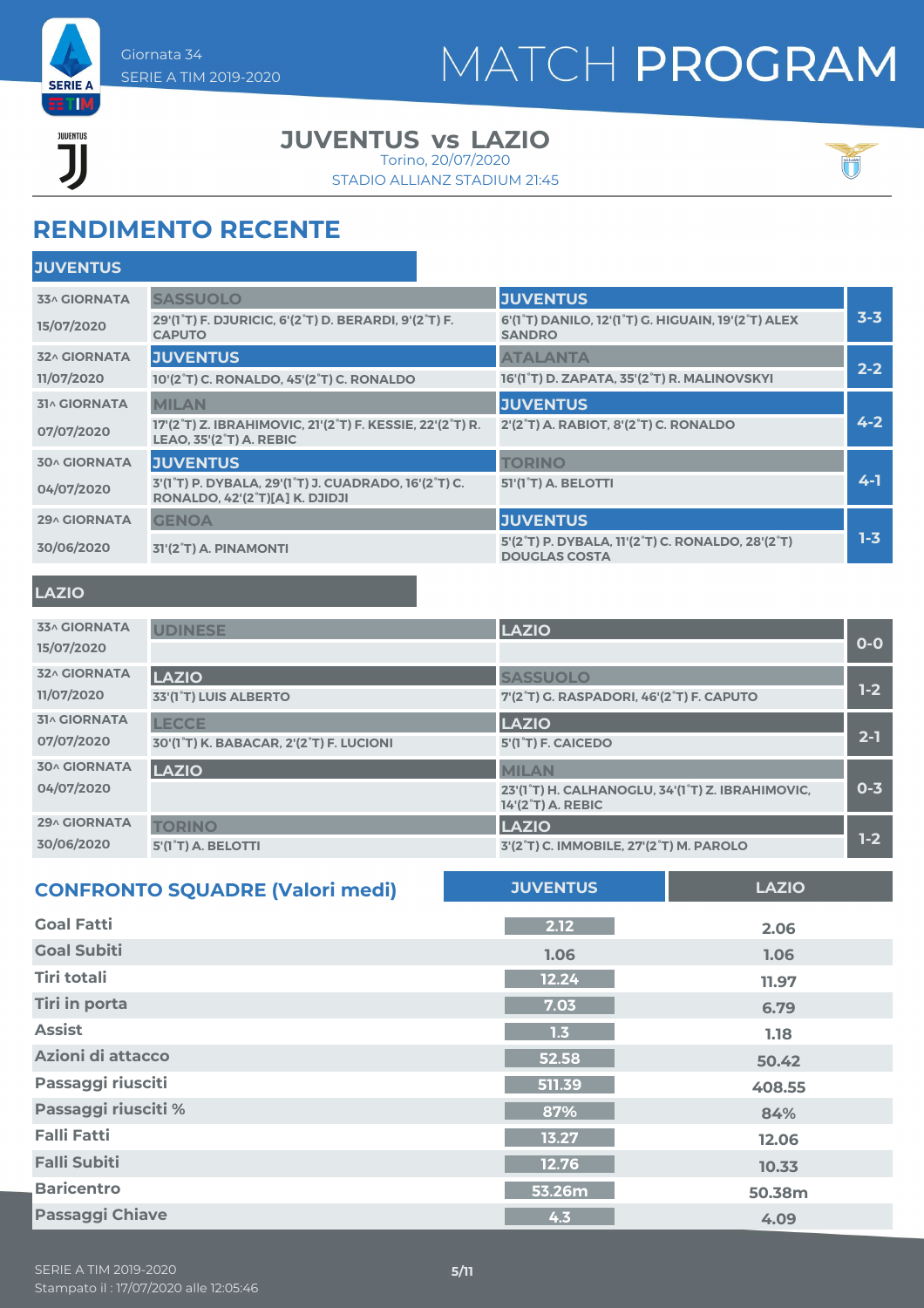

JUVENTUS **JI** 

# MATCH PROGRAM

#### **JUVENTUS LAZIO vs** Torino, 20/07/2020

STADIO ALLIANZ STADIUM 21:45



### **RENDIMENTO ATLETICO \***

| <b>JUVENTUS</b>         | Pres. (Min.) | Media (km) | Media<br>Sprint (Km) | <b>LAZIO</b>           | Pres. (Min.) | Media (km) | Media<br><b>Sprint (Km)</b> |
|-------------------------|--------------|------------|----------------------|------------------------|--------------|------------|-----------------------------|
| 5 M. PJANIC             | 28 (2289')   | 11.091     | 0.697                | 21 S. MILINKOVIC-SAVIC | 32 (2736')   | 10.875     | 0.784                       |
| <b>30 R. BENTANCUR</b>  | 26 (2070')   | 10.709     | 0.956                | <b>33</b> F. ACERBI    | 31 (2940')   | 10.788     | 0.796                       |
| <b>12 ALEX SANDRO</b>   | 25 (2176')   | 10.541     | 0.92                 | <b>17</b> C. IMMOBILE  | 32 (2901')   | 10.515     | 1.146                       |
| 14 B. MATUIDI           | 30 (2108')   | 10.169     | 1.021                | <b>10 LUIS ALBERTO</b> | 32 (2923')   | 10.471     | 0.889                       |
| 4 M. DE LIGT            | 26 (2363')   | 10.154     | 0.583                | 29 M. LAZZARI          | 28 (2421')   | 10.194     | 1.171                       |
| 16 J. CUADRADO          | 29 (2540')   | 10.09      | 0.912                | <b>3</b> LUIZ FELIPE   | 21(1683')    | 9.957      | 0.712                       |
| 28 M. DEMIRAL           | 5(405)       | 10.074     | 0.648                | 4 G. PATRIC            | 17 (1458')   | 9.906      | 0.743                       |
| 19 L. BONUCCI           | 31 (2962')   | 9.929      | 0.607                | <b>6</b> L. LEIVA      | 25 (1909')   | 9.865      | 0.67                        |
| 24 D. RUGANI            | 5(440)       | 9.874      | 0.413                | <b>26</b> S. RADU      | 29 (2447')   | 9.714      | 0.634                       |
| 25 A. RABIOT            | 24 (1706')   | 9.73       | 1.017                | 16 M. PAROLO           | 24 (1375')   | 9.407      | 0.779                       |
| 7 C. RONALDO            | 29 (2744')   | 9.519      | 0.822                | <b>19 S. LULIC</b>     | 20 (1650')   | 9.36       | 0.787                       |
| 2 M. DE SCIGLIO         | 9(520)       | 8.945      | 0.702                | 77 A. MARUSIC          | 11(734)      | 9.105      | 1.058                       |
| <b>13 DANILO</b>        | 18 (1314')   | 8.9        | 0.97                 | 11 J. CORREA           | 26 (1847')   | 8.917      | 0.937                       |
| 10 P. DYBALA            | 30 (2062')   | 8.863      | 0.659                | <b>15 BASTOS</b>       | 13 (697')    | 7.633      | 0.519                       |
| 33 F. BERNARDESCHI      | 25 (1395')   | 8.356      | 0.757                | <b>22</b> JONY         | 22 (1149')   | 7.608      | 0.741                       |
| <b>6</b> S. KHEDIRA     | 12 (728')    | 8.335      | 0.768                | 20 F. CAICEDO          | 27 (1362')   | 7.015      | 0.496                       |
| 21 G. HIGUAIN           | 29 (1763')   | 8.325      | 0.701                | <b>93</b> D. VAVRO     | 7(258)       | 6.37       | 0.367                       |
| 3 G. CHIELLINI          | 4(219)       | 7.954      | 0.515                | <b>32</b> D. CATALDI   | 19 (589')    | 5.134      | 0.42                        |
| 8 A. RAMSEY             | 21 (974')    | 7.833      | 0.766                | 5 J. LUKAKU            | 9(334)       | 4.331      | 0.489                       |
| <b>11 DOUGLAS COSTA</b> | 21 (788')    | 6.063      | 0.558                | 34 B. ADEKANYE         | 7(168)       | 4.106      | 0.398                       |
| <b>38</b> S. MURATORE   | 2(15)        | 1.65       | 0.252                | <b>8</b> D. ANDERSON   | 4(52)        | 2.642      | 0.374                       |
| 35 M. OLIVIERI          | 1(11')       | 7.442      | 0.197                | 28 A. ANDERSON         | 3(48)        | 1.721      | 0.177                       |

**\* Le informazioni riportate sul Rendimento Atletico sono da intendersi riferite al periodo di permanenza nella squadra corrente.**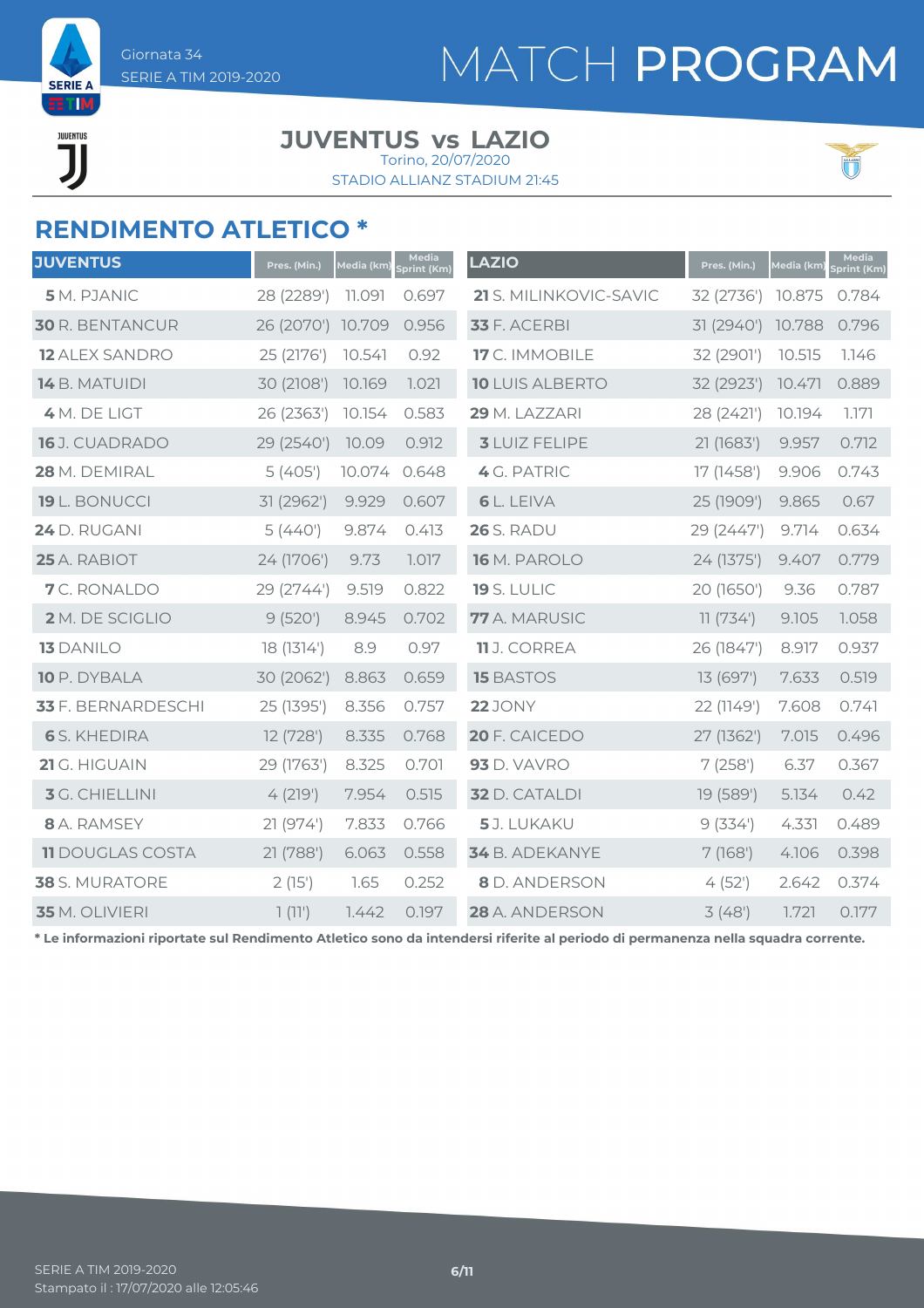



Giornata 34

**JUVENTUS LAZIO vs**

STADIO ALLIANZ STADIUM 21:45 Torino, 20/07/2020



### **GLI INCONTRI DELLA 34 ^ GIORNATA**

| <b>HELLAS VERONA</b> | <b>ATALANTA</b>  | 18/07/2020 17:15 |
|----------------------|------------------|------------------|
| <b>CAGLIARI</b>      | <b>SASSUOLO</b>  | 18/07/2020 19:30 |
| <b>MILAN</b>         | <b>BOLOGNA</b>   | 18/07/2020 21:45 |
| <b>PARMA</b>         | <b>SAMPDORIA</b> | 19/07/2020 17:15 |
| <b>BRESCIA</b>       | <b>SPAL</b>      | 19/07/2020 19:30 |
| <b>FIORENTINA</b>    | <b>TORINO</b>    | 19/07/2020 19:30 |
| <b>GENOA</b>         | <b>LECCE</b>     | 19/07/2020 19:30 |
| <b>NAPOLI</b>        | <b>UDINESE</b>   | 19/07/2020 19:30 |
| <b>ROMA</b>          | <b>INTER</b>     | 19/07/2020 21:45 |
| <b>JUVENTUS</b>      | <b>LAZIO</b>     | 20/07/2020 21:45 |

#### **CLASSIFICA SERIE A**

|                      | <b>PTI</b> | <b>GIOC</b> | <b>VINTE</b>   | <b>NULLE</b>    | <b>PERSE</b>   | <b>GF</b> | <b>GS</b> | <b>DIFF.RETI</b> |
|----------------------|------------|-------------|----------------|-----------------|----------------|-----------|-----------|------------------|
| <b>JUVENTUS</b>      | 77         | 33          | 24             | 5               | 4              | 70        | 35        | $+35$            |
| <b>INTER</b>         | 71         | 33          | 21             | 8               | 4              | 72        | 34        | $+38$            |
| <b>ATALANTA</b>      | 70         | 33          | 21             | $\overline{7}$  | 5              | 93        | 43        | $+50$            |
| <b>LAZIO</b>         | 69         | 33          | 21             | $6\phantom{1}$  | $6\phantom{1}$ | 68        | 35        | $+33$            |
| <b>ROMA</b>          | 57         | 33          | 17             | $6\phantom{1}6$ | 10             | 61        | 44        | $+17$            |
| <b>NAPOLI</b>        | 53         | 33          | 15             | 8               | 10             | 53        | 44        | $+9$             |
| <b>MILAN</b>         | 53         | 33          | 15             | 8               | 10             | 48        | 42        | $+6$             |
| <b>SASSUOLO</b>      | 47         | 33          | 13             | 8               | 12             | 62        | 57        | $+5$             |
| <b>HELLAS VERONA</b> | 44         | 33          | 11             | 11              | 11             | 41        | 41        | $\mathbf 0$      |
| <b>BOLOGNA</b>       | 43         | 33          | 11             | 10              | 12             | 47        | 52        | $-5$             |
| <b>CAGLIARI</b>      | 41         | 33          | 10             | 11              | 12             | 48        | 49        | $-1$             |
| <b>PARMA</b>         | 40         | 33          | 11             | $\overline{7}$  | 15             | 45        | 47        | $-2$             |
| <b>FIORENTINA</b>    | 39         | 33          | 9              | 12              | 12             | 41        | 45        | $-4$             |
| <b>SAMPDORIA</b>     | 38         | 33          | 11             | 5               | 17             | 42        | 54        | $-12$            |
| <b>TORINO</b>        | 37         | 33          | 11             | 4               | 18             | 41        | 60        | $-19$            |
| <b>UDINESE</b>       | 36         | 33          | 9              | 9               | 15             | 31        | 46        | $-15$            |
| <b>GENOA</b>         | 30         | 33          | $\overline{7}$ | 9               | 17             | 40        | 63        | $-23$            |
| <b>LECCE</b>         | 29         | 33          | $\overline{7}$ | 8               | 18             | 41        | 74        | $-33$            |
| <b>BRESCIA</b>       | 21         | 33          | 5              | $\mathbf 6$     | 22             | 30        | 70        | $-40$            |
| <b>SPAL</b>          | 19         | 33          | 5              | 4               | 24             | 23        | 62        | $-39$            |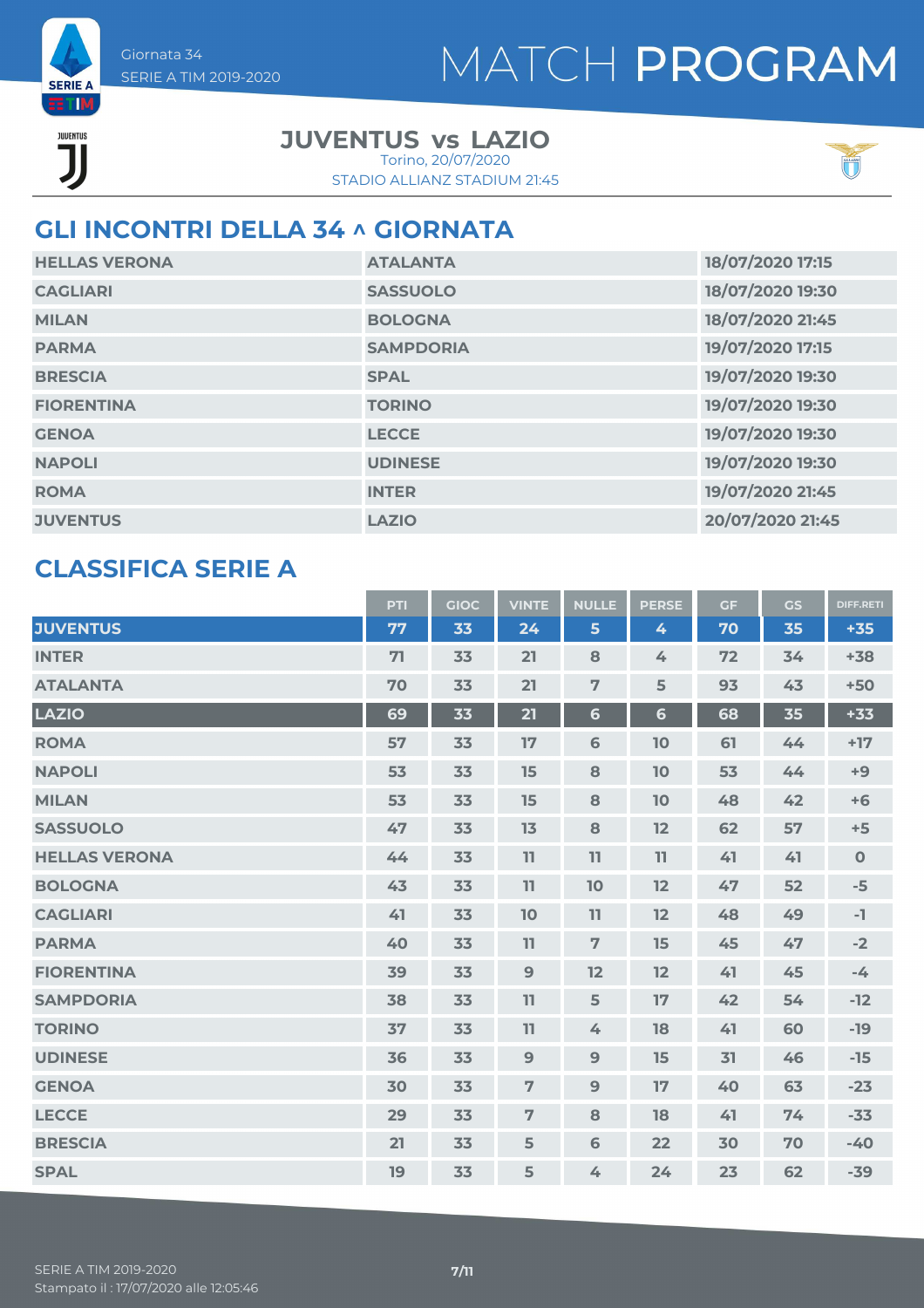

### **ETIM** JUVENTUS ור

#### **JUVENTUS LAZIO vs**

STADIO ALLIANZ STADIUM 21:45 Torino, 20/07/2020



### **CLASSIFICA GIOCATORI**

| <b>RANKING MARCATORI</b> | <b>Gol(Rigore)</b> |
|--------------------------|--------------------|
| 1 C. IMMOBILE            | LAZ 29 (11)        |
| 2 C. RONALDO             | <b>JUV 28 (11)</b> |
| <b>3 R. LUKAKU</b>       | <b>INT</b> 20(5)   |
| 4 L. MURIEL              | ATA 17 (6)         |
| 4 F. CAPUTO              | SAS 17 (1)         |
| 4 JOAO PEDRO             | CAG 17 (4)         |
| <b>7 D. ZAPATA</b>       | <b>ATA 16 (1)</b>  |
| <b>7 A. BELOTTI</b>      | <b>TOR 16 (7)</b>  |
| 9 J. ILICIC              | <b>ATA 15 (0)</b>  |
| 9 E. DZEKO               | <b>ROM 15 (0)</b>  |

### **CLASSIFICA SQUADRE**

|    | <b>RANKING SQUADRE</b> | <b>Gol - Media Gol</b> |      |
|----|------------------------|------------------------|------|
|    | <b>ATALANTA</b>        | 93                     | 2.82 |
| 2  | <b>INTER</b>           | 72                     | 2.18 |
| 3  | <b>JUVENTUS</b>        | 70                     | 2.12 |
| 4  | LAZIO                  | 68                     | 2.06 |
| 5  | <b>SASSUOLO</b>        | 62                     | 1.88 |
| 6  | <b>ROMA</b>            | 51                     | 1.85 |
| 7  | <b>NAPOLI</b>          | 53                     | 1.61 |
| 8  | <b>CAGLIARI</b>        | 48                     | 1.45 |
| 8  | <b>MILAN</b>           | 48                     | 1.45 |
| 10 | <b>BOLOGNA</b>         | 47                     | 1.42 |
| m  | <b>PARMA</b>           | 45                     | 1.36 |
| 12 | <b>SAMPDORIA</b>       | 42                     | 1.27 |
| 13 | <b>FIORENTINA</b>      | 41                     | 1.24 |
| 13 | <b>HELLAS VERONA</b>   | 41                     | 1.24 |
| 13 | <b>LECCE</b>           | 41                     | 1.24 |
| 13 | <b>TORINO</b>          | 41                     | 1.24 |
| 17 | <b>GENOA</b>           | 40                     | 1.21 |
| 18 | <b>UDINESE</b>         | 矴                      | 0.94 |
| 19 | <b>BRESCIA</b>         | 30                     | 0.91 |
|    | 20 SPAL                | 23                     | 0.7  |

|                         | <b>RANKING SQUADRE</b> | <u> Tot Tiri - In Porta - Fuori</u> |
|-------------------------|------------------------|-------------------------------------|
|                         | <b>ATALANTA</b>        | 476 287<br>189                      |
| $\overline{2}$          | <b>NAPOLI</b>          | 450 245 205                         |
| $\overline{\mathbf{3}}$ | <b>ROMA</b>            | 410 230 180                         |
| 4                       | <b>JUVENTUS</b>        | 404 232 172                         |
| 5                       | <b>INTER</b>           | 403 247<br><b>156</b>               |
| 6                       | <b>LAZIO</b>           | 171<br>395<br>224                   |
| 7                       | <b>MILAN</b>           | 373 198<br><b>175</b>               |
| 8                       | <b>BOLOGNA</b>         | 356 189 167                         |
| 9                       | <b>FIORENTINA</b>      | 338 185<br>153                      |
| 10                      | <b>SASSUOLO</b>        | 132<br>332 200                      |
| 11                      | <b>SAMPDORIA</b>       | <b>150</b><br>325 175               |
|                         | <b>CAGLIARI</b>        | 149<br>306 157                      |
| 13                      | <b>LECCE</b>           | 305 160 145                         |
| 14                      | <b>PARMA</b>           | 304 151<br>153                      |
| 15                      | <b>UDINESE</b>         | 295 149<br>146                      |
| 16                      | <b>HELLAS VERONA</b>   | 112<br>282 170                      |
| 17                      | <b>GENOA</b>           | 119<br>280<br><b>161</b>            |
| 17                      | <b>SPAL</b>            | 161<br>280 119                      |
| 19                      | <b>TORINO</b>          | 118<br>148<br>266                   |
|                         | 20 BRESCIA             | 245 137<br>108                      |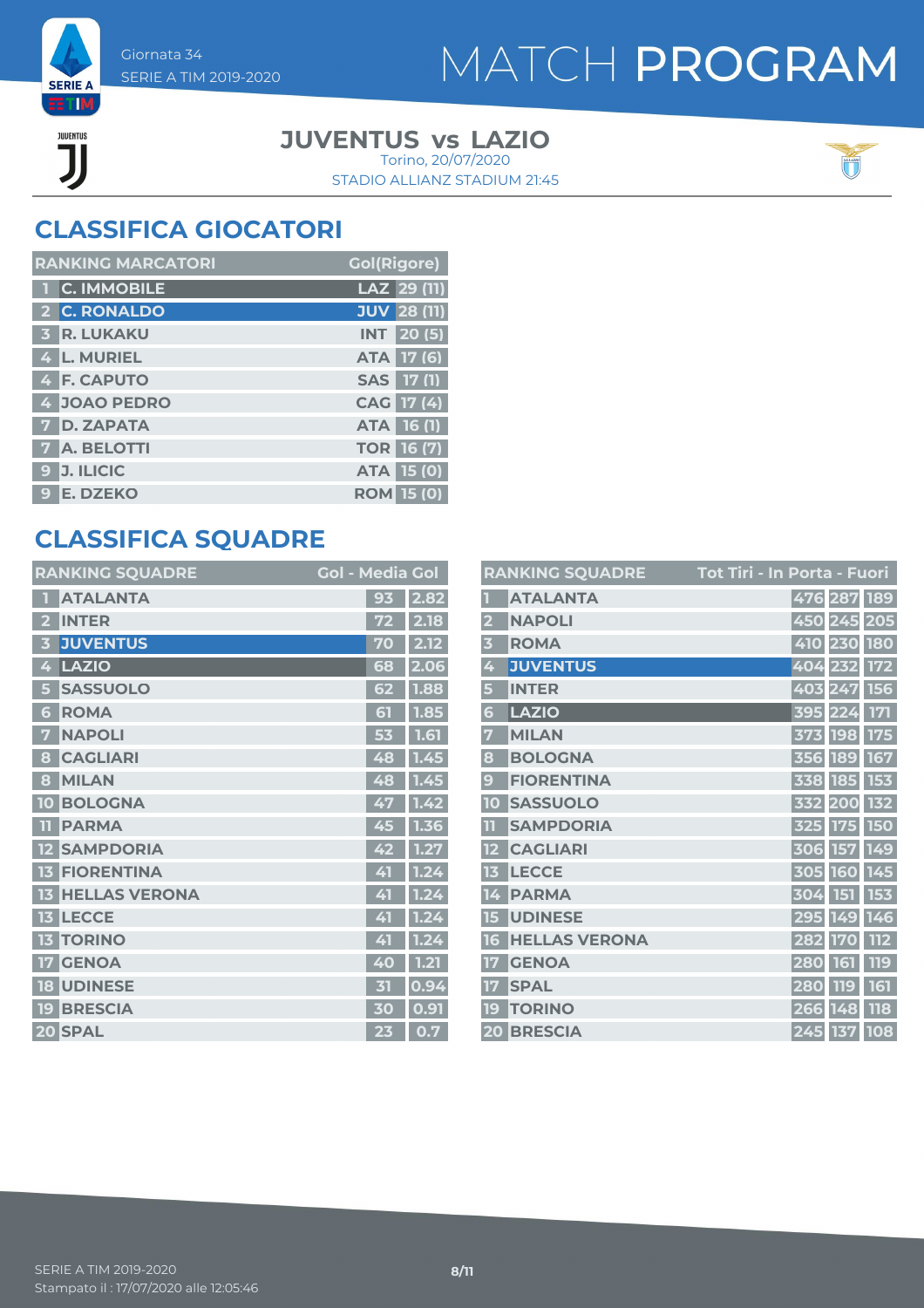

JUVENTUS

#### **JUVENTUS LAZIO vs** Torino, 20/07/2020





| <b>RANKING SQUADRE</b>                     | <b>Assist</b> |
|--------------------------------------------|---------------|
| <b>ATALANTA</b><br>$\hat{\mathbf{v}}$      | 60            |
| <b>INTER</b><br>$\overline{2}$             | 46            |
| <b>JUVENTUS</b><br>$\overline{\mathbf{3}}$ | 43            |
| <b>SASSUOLO</b><br>4                       | 42            |
| LAZIO<br>5                                 | 39            |
| <b>NAPOLI</b><br>6                         | 38            |
| <b>ROMA</b><br>7                           | 35            |
| <b>PARMA</b><br>8                          | 32            |
| <b>CAGLIARI</b><br>$\boldsymbol{9}$        | 27            |
| <b>10 BOLOGNA</b>                          | 26            |
| <b>HELLAS VERONA</b><br>$\overline{11}$    | 23            |
| <b>LECCE</b><br>n                          | 23            |
| <b>MILAN</b>                               | 23            |
| <b>11 UDINESE</b>                          | 23            |
| <b>15 FIORENTINA</b>                       | 22            |
| <b>16 GENOA</b>                            | 21            |
| <b>16 TORINO</b>                           | 21            |
| <b>18 SAMPDORIA</b>                        | 20            |
| <b>19 BRESCIA</b>                          | 19            |
| 20 SPAL                                    | 13            |

| <b>RANKING SQUADRE</b>                     | Passaggi Chiave* |
|--------------------------------------------|------------------|
| <b>NAPOLI</b><br>П                         | 4.33             |
| <b>JUVENTUS</b><br>$\overline{\mathbf{z}}$ | 4.3              |
| <b>INTER</b><br>В                          | 4.12             |
| LAZIO<br>4                                 | 4.09             |
| <b>ATALANTA</b><br>5                       | 4.03             |
| <b>ROMA</b><br>6                           | 3.85             |
| <b>MILAN</b><br>7                          | 3.45             |
| <b>FIORENTINA</b><br>8                     | 3.33             |
| <b>SASSUOLO</b><br>$\mathbf{C}$            | 3.15             |
| <b>10 BOLOGNA</b>                          | 3.12             |
| <b>TI</b> CAGLIARI                         | 3.03             |
| <b>12 HELLAS VERONA</b>                    | 2.88             |
| <b>13 SAMPDORIA</b>                        | 2.82             |
| <b>13 UDINESE</b>                          | 2.82             |
| <b>15 PARMA</b>                            | 2.55             |
| <b>16 TORINO</b>                           | 2.52             |
| <b>17 GENOA</b>                            | 2.48             |
| <b>18 LECCE</b>                            | 2.39             |
| <b>19 BRESCIA</b>                          | 2.24             |
| 20 SPAL                                    | 1.91             |
| * Valori medi per partita.                 |                  |

|                         | <b>RANKING SQUADRE</b>                         | <u>Passaggi riusciti - % *</u> |        |           |
|-------------------------|------------------------------------------------|--------------------------------|--------|-----------|
| П                       | <b>NAPOLI</b>                                  |                                | 536.61 | 87        |
| 2                       | <b>JUVENTUS</b>                                |                                | 511.39 | 87        |
| 3                       | <b>ATALANTA</b>                                |                                | 473.18 | 84        |
| 4                       | <b>SASSUOLO</b>                                |                                | 470.03 | 86        |
|                         | <b>5 INTER</b>                                 |                                | 445.58 | 84        |
| 6                       | <b>MILAN</b>                                   |                                | 440.85 | 84        |
| 7                       | <b>ROMA</b>                                    |                                | 411.39 | 84        |
| 8                       | LAZIO                                          |                                | 408.55 | 84        |
| 9                       | <b>BOLOGNA</b>                                 |                                | 372.73 | 80        |
|                         | <b>10 GENOA</b>                                |                                | 371.91 | 81        |
| m                       | <b>FIORENTINA</b>                              |                                | 350.39 | 81        |
|                         | <b>12 CAGLIARI</b>                             |                                | 348.24 | 80        |
|                         | <b>13 UDINESE</b>                              |                                | 348.12 | 81        |
|                         | <b>14 HELLAS VERONA</b>                        |                                | 337.24 | 77        |
|                         | <b>15 SPAL</b>                                 |                                | 335.64 | 80        |
|                         | <b>16 LECCE</b>                                |                                | 331.27 | 80        |
|                         | <b>17 TORINO</b>                               |                                | 315.91 | 78        |
|                         | <b>18 PARMA</b>                                |                                | 301.3  | 79        |
|                         | <b>19 SAMPDORIA</b>                            |                                | 298.3  | 76        |
|                         | <b>20 BRESCIA</b>                              |                                | 265.36 | 75        |
|                         | * Valori medi per partita.                     |                                |        |           |
|                         | <b>RANKING SQUADRE</b>                         |                                |        | Recuperi* |
| T                       | <b>HELLAS VERONA</b>                           |                                |        | 85.88     |
| 2 <sup>1</sup>          | <b>PARMA</b>                                   |                                |        | 81.79     |
| 3 <sup>1</sup>          | <b>TORINO</b>                                  |                                |        | 79.79     |
|                         | 4 UDINESE                                      |                                |        | 78.55     |
| 5 <sup>1</sup>          | <b>SAMPDORIA</b>                               |                                |        | 76.09     |
| 6 <sup>1</sup>          | <b>ATALANTA</b>                                |                                |        | 75.39     |
| $\overline{\mathbf{7}}$ | <b>GENOA</b>                                   |                                |        | 75.3      |
|                         | <b>8 BRESCIA</b>                               |                                |        | 74.7      |
| 9 <sup>1</sup>          | <b>FIORENTINA</b>                              |                                |        | 73.94     |
|                         | <b>10 BOLOGNA</b>                              |                                |        | 72.27     |
|                         | <b>TI SPAL</b>                                 |                                |        | 72.21     |
|                         | <b>12 INTER</b>                                |                                |        | 71.82     |
|                         | <b>13 CAGLIARI</b>                             |                                |        | 71.42     |
|                         | <b>14 ROMA</b>                                 |                                |        | 71.21     |
|                         | <b>15 LAZIO</b>                                |                                |        | 68.12     |
|                         | <b>16 MILAN</b>                                |                                |        | 67.18     |
|                         |                                                |                                |        |           |
|                         | <b>17 JUVENTUS</b>                             |                                |        | 66.67     |
|                         | <b>18 LECCE</b>                                |                                |        | 63.27     |
|                         | <b>19 SASSUOLO</b>                             |                                |        | 59.36     |
|                         | <b>20 NAPOLI</b><br>* Valori medi per partita. |                                |        | 58.94     |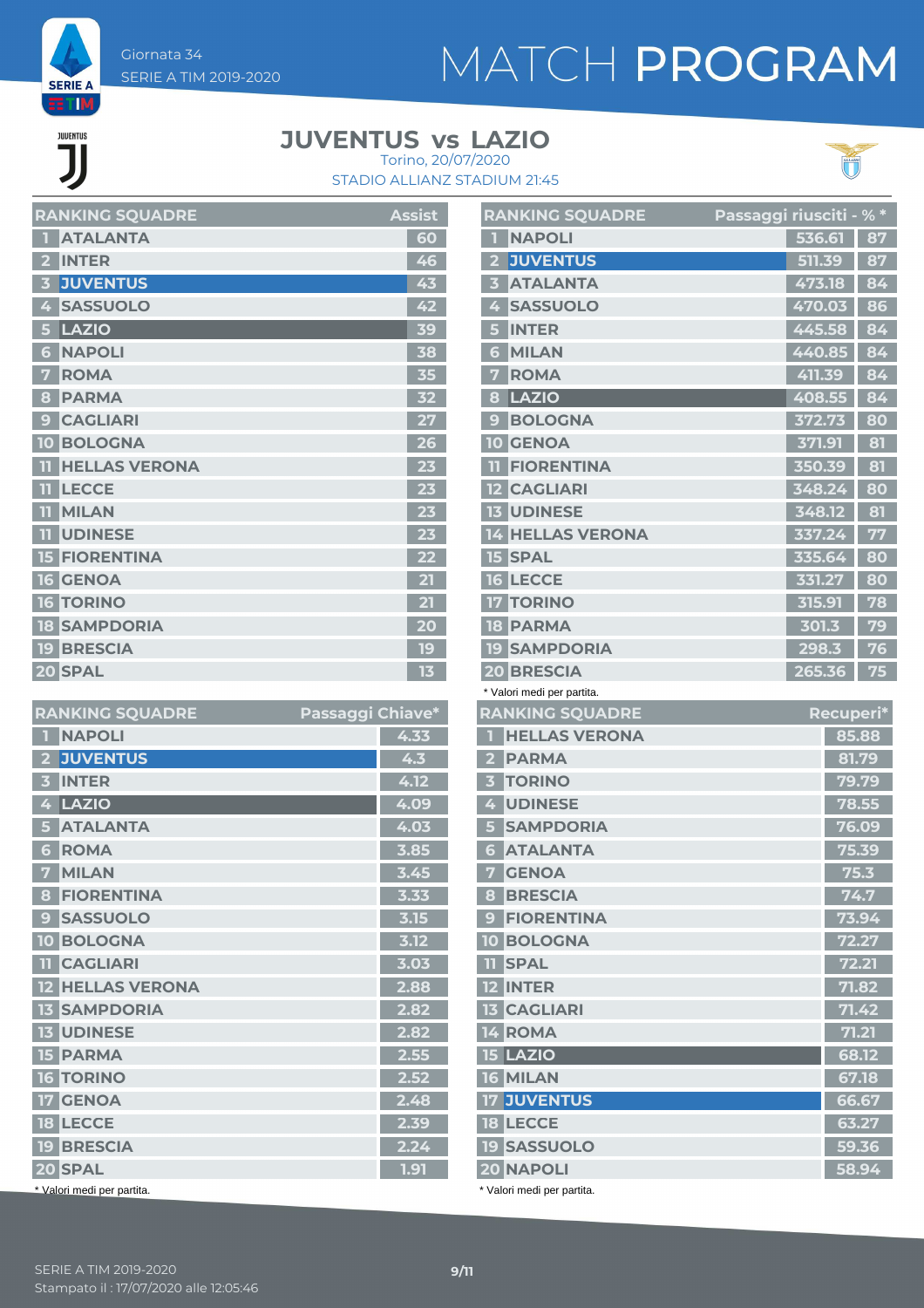Giornata 34 SERIE A TIM 2019-2020

# MATCH PROGRAM

**EETIM JUVENTUS** 

**SERIE A** 

#### **JUVENTUS LAZIO vs** Torino, 20/07/2020





|                         | <b>RANKING SQUADRE</b>  | Tot. Parate - M <u>edia</u> |      | $\mathbf{R}$             |
|-------------------------|-------------------------|-----------------------------|------|--------------------------|
|                         | <b>LECCE</b>            | 154                         | 4.67 | $\overline{\mathbf{1}}$  |
| $\overline{\mathbf{2}}$ | <b>SPAL</b>             | 147                         | 4.45 | $\overline{\mathbf{c}}$  |
| 3                       | <b>BRESCIA</b>          | 147                         | 4.45 | $\overline{\mathbf{3}}$  |
| 4                       | <b>PARMA</b>            | 146                         | 4.42 | 4                        |
| 5                       | <b>TORINO</b>           | 143                         | 4.33 | 5                        |
| 6                       | <b>GENOA</b>            | 134                         | 4.06 | 6                        |
| 7                       | <b>UDINESE</b>          | 133                         | 4.03 | 7                        |
| $\boldsymbol{8}$        | <b>CAGLIARI</b>         | <b>129</b>                  | 3.91 | 8                        |
| $\boldsymbol{9}$        | <b>SASSUOLO</b>         | 124                         | 3.76 | 9                        |
|                         | <b>10 HELLAS VERONA</b> | 117                         | 3.55 | $\overline{\mathbf{10}}$ |
| $\overline{11}$         | <b>FIORENTINA</b>       | 114                         | 3.45 | T                        |
|                         | <b>12 JUVENTUS</b>      | 114                         | 3.45 | 12                       |
|                         | <b>13 LAZIO</b>         | 113                         | 3.42 | 13                       |
|                         | 14 BOLOGNA              | 111                         | 3.36 | $\mathbf{1}$             |
|                         | <b>15 ROMA</b>          | 111                         | 3.36 | 15                       |
| 16                      | <b>SAMPDORIA</b>        | 108                         | 3.27 | $\overline{\mathsf{R}}$  |
| 17                      | <b>MILAN</b>            | 107                         | 3.24 | 17                       |
|                         | <b>18 NAPOLI</b>        | 93                          | 2.82 | 18                       |
|                         | <b>19 ATALANTA</b>      | 87                          | 2.64 | <b>19</b>                |
|                         | <b>20 INTER</b>         | 78                          | 2.36 | $\overline{2}$           |

|                         | <b>RANKING SQUADRE</b> | Media Km |
|-------------------------|------------------------|----------|
|                         | <b>INTER</b>           | 111.88   |
| $\overline{\mathbf{2}}$ | <b>HELLAS VERONA</b>   | 109.791  |
| 3                       | LAZIO                  | 109.332  |
| 4                       | <b>ROMA</b>            | 109.055  |
| 5                       | <b>JUVENTUS</b>        | 109.024  |
| $6\phantom{1}$          | <b>PARMA</b>           | 108.889  |
| 7                       | <b>LECCE</b>           | 108.757  |
| 8                       | <b>BOLOGNA</b>         | 108.61   |
| 9                       | <b>NAPOLI</b>          | 108.537  |
|                         | <b>10 ATALANTA</b>     | 108.381  |
| $\overline{\mathbf{1}}$ | <b>SAMPDORIA</b>       | 108.203  |
|                         | <b>12 FIORENTINA</b>   | 107.669  |
|                         | <b>13 SPAL</b>         | 107.662  |
|                         | 14 MILAN               | 107.625  |
|                         | <b>15 SASSUOLO</b>     | 107.532  |
|                         | <b>16 UDINESE</b>      | 107.416  |
| <b>17</b>               | <b>BRESCIA</b>         | 107.236  |
|                         | <b>18 GENOA</b>        | 106.586  |
|                         | <b>19 CAGLIARI</b>     | 105.645  |
|                         | <b>20 TORINO</b>       | 104.196  |